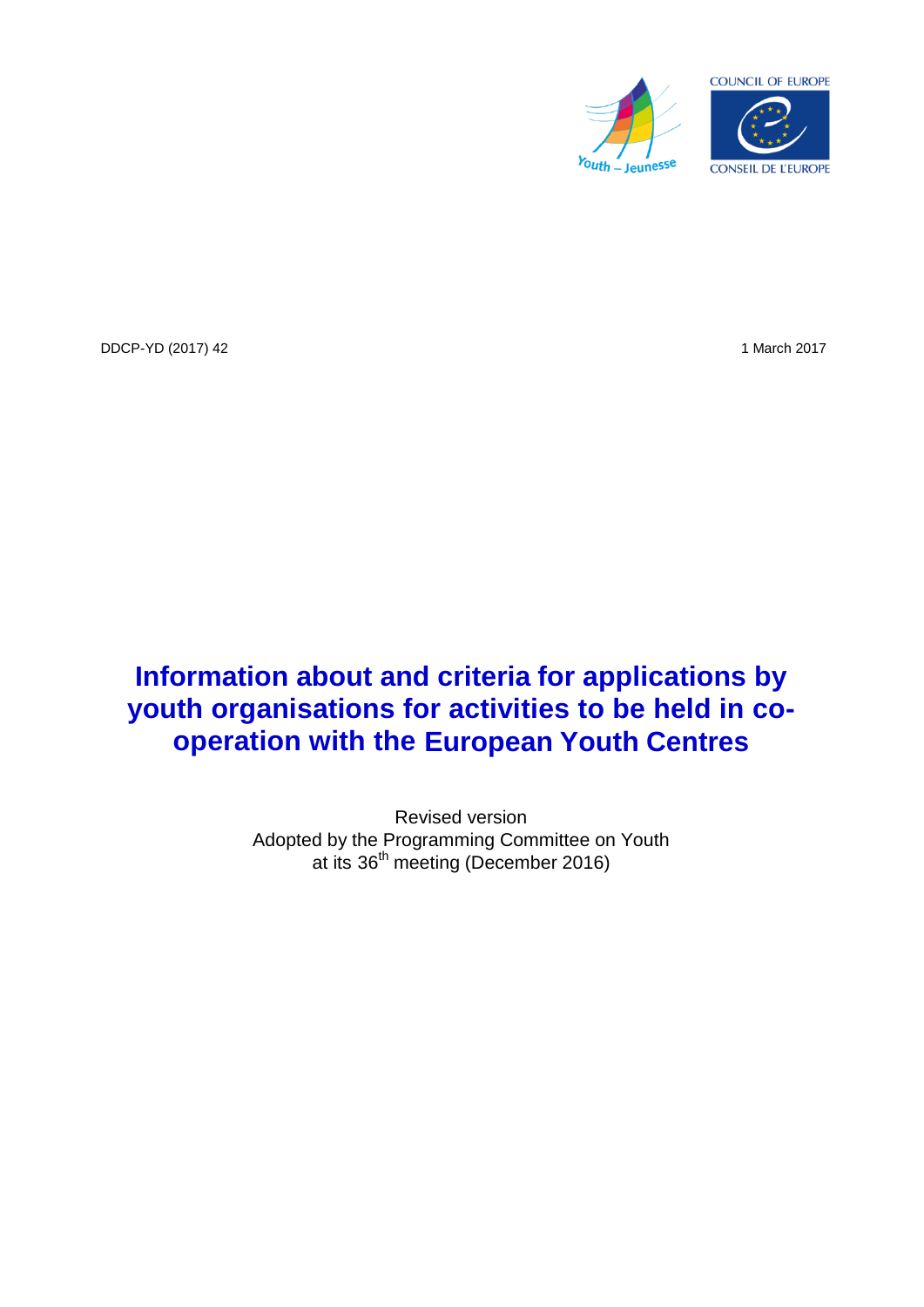#### **Criteria and guidelines for activities to be held in co-operation with the European Youth Centres in Strasbourg and Budapest**

The European Youth Centres of the Council of Europe, in Strasbourg and Budapest, were set up to support youth participation in Europe and to provide support - through education and training – to associative networks and projects interested in sharing the Council of Europe's principles and priorities in the youth field.

In addition to their own programme of education and training activities, the European Youth Centres carry out a yearly programme of study sessions and other activities held in cooperation with non-governmental and governmental youth partners. The study sessions, symposia and other similar activities reflect the principles of co-management and partnership with young people and their organisations that are at the heart of the youth policy of the Council of Europe.

These activities - of which the most visible are the study sessions – are based on cooperation between the partner organisations and the Council of Europe's Youth Department. The programme is based on applications submitted twice a year and decided upon by the Programming Committee on Youth.

These activities are globally financed by the programme of the Youth Department (specific modalities are available at the Secretariat).

The programme is based on applications submitted twice a year and decided upon by the Programming Committee on Youth.

### **1. ELIGIBLE APPLICANTS**

- a. European/International non-governmental youth organisations with partners or branches in at least 8 European countries
- b. European formal or informal networks of youth organisations and other nongovernmental youth structures bringing together partners from at least 8 European countries
- c. Sub-regional networks of youth organisations and/or national youth councils and structures involved in youth work, from at least 5 neighbouring countries

Applicants should be involved in areas of youth work relevant to the Council of Europe's youth policy and interested in contributing to the work priorities and principles of the Council of Europe's youth field.

#### **2. ELIGIBLE ACTIVITIES**

#### *A. Study Sessions*

Study sessions are international educational youth seminars (meetings), lasting between four and eight days, which bring together multipliers active in youth organisations or networks to deepen the understanding, and prepare future action, about a specific subject of common interest and relevance to the priorities of the youth organisation(s) and of the Council of Europe Youth sector. They are organised in co-operation with youth organisations and networks, and are held at one of the European Youth Centres, in Strasbourg or Budapest.

A study session should combine pan-European approaches and perspectives with local/grassroots youth work experiences. The contents of study sessions filter down to the grassroots, as participants in a study session, mostly local leaders, act as multipliers towards their peers. The results of study sessions can be implemented and used by participants in their local realities, in addition to their contribution to the policies of the youth organisations and of the Council of Europe.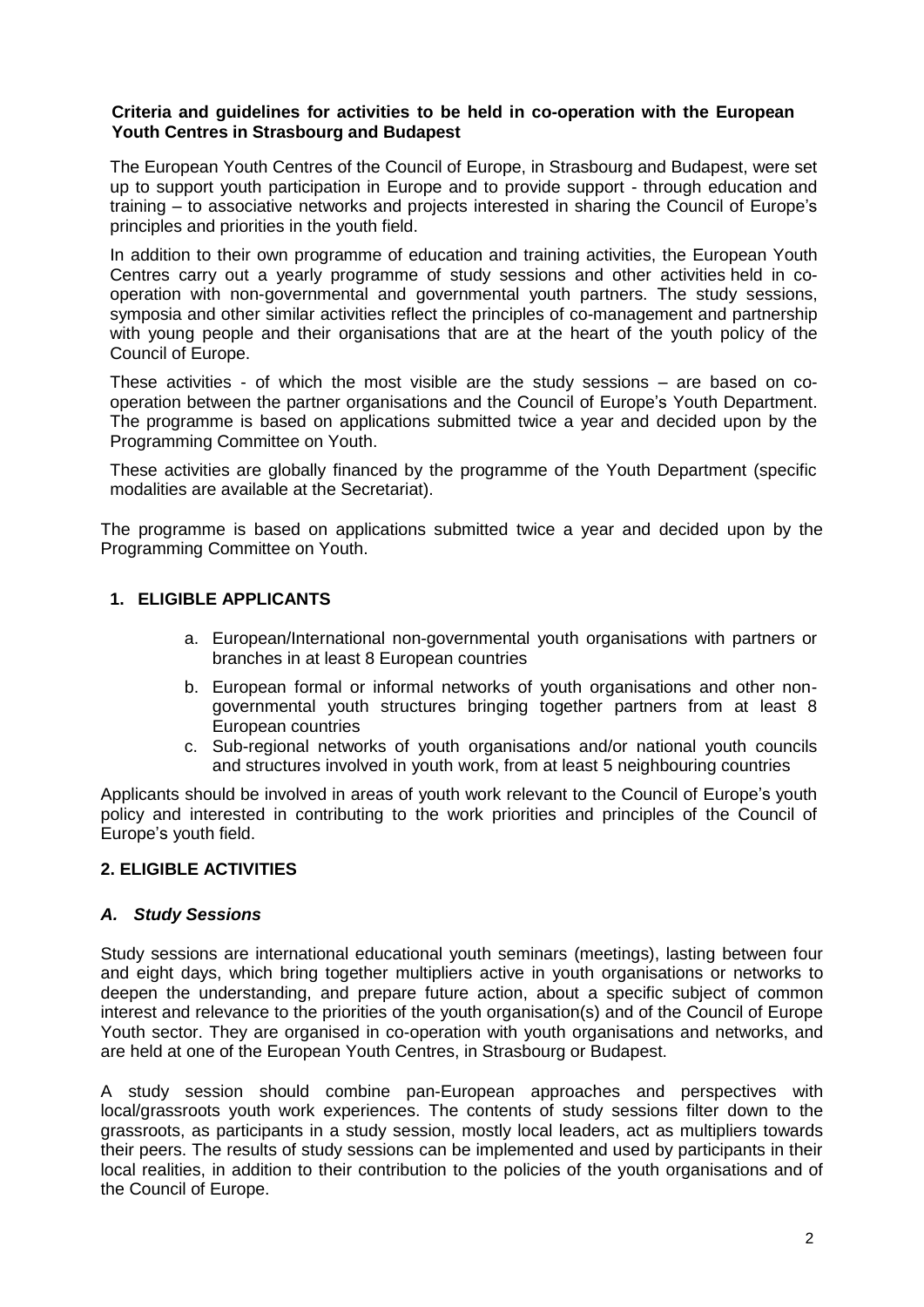A typical study session brings together between 20 and 40 participants from 4 to 8 working days and is held in 2 languages with simultaneous interpretation (if required). The participants are recruited through the channels of the partner organisation(s) and the programme is prepared by an educational team composed by the partner organisation(s) with the participation of an educational advisor of the Council of Europe.

# *B. Double Study Sessions*

Double study sessions have the same function as study sessions, with the following specifications:

- They are proposed and implemented by at least two applicant organisations;
- They bring together a minimum of 40 and a maximum of 70 participants, including the preparatory team;
- have a maximum duration of 5 working days (exceptions are possible, if justified);
- may benefit when justified from interpretation into three working languages.

## *C. Symposia*

Symposia are activities addressing themes and matters of common concern and interest for both the governmental and non-governmental partners of the Youth Department. Symposia are aimed at knowledge production and contributing to the youth policy development of the Council of Europe and its governmental and non-governmental partners.

Symposia are decided upon by and run under the supervision of the Programming Committee on Youth on the basis of the following guidelines:

- Applications may be submitted by 4 co-operating partners (unless directly decided by the Joint Council on Youth);
- The participants are recruited from the wide circle of governmental and nongovernmental partners of the Youth Department of the Council of Europe;
- The secretariat and administration of symposia is secured by the Secretariat of the European Youth Centre. The recruitment of participants is made by the Secretariat; the selection of participants should be done together with the preparatory team;
- Symposia are prepared by a preparatory team comprising representatives of the applicants, the Secretariat and, where appropriate, representatives of the statutory bodies.

#### *D. Special projects*

Special projects are activities of an innovative character that fall outside the specific conditions of study sessions and symposia.

Such projects should provide benefits for the organisation, network or youth structure concerned and have a wider application in the programme of the Youth Department. Consultation with the Secretariat of the Youth Department is recommended before applications are submitted.

## **3. NON-ELIGIBLE ACTIVITIES**

The following activities are not eligible for support in co-operation with the European Youth Centre:

- a. activities dealing mainly with internal affairs of the organisation, such as statutory meetings, general assemblies, congresses, etc.;
- b. activities with a predominantly competitive character;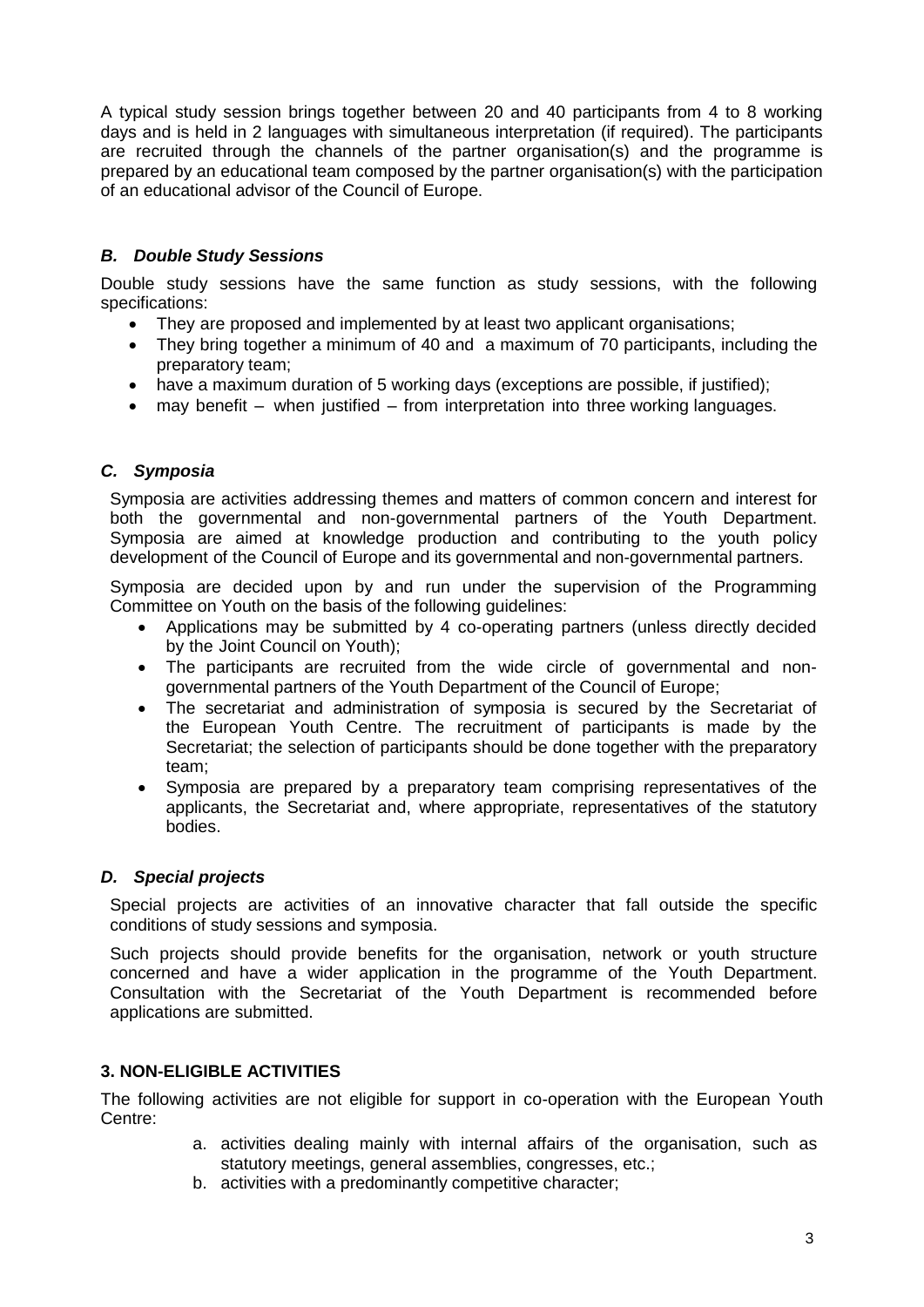- c. activities that are part of a school or university programme;
- d. activities with uniquely a vocational training character;
- e. profit-making activities.

### **4. CRITERIA APPLICABLE TO ALL ACTIVITIES**

**All** activities must:

- a. conform to the principles laid down in the Statutes of the Council of Europe and the European Youth Centre and, specifically, show a commitment to a European society respectful of human rights and fundamental freedoms, democracy, cultural diversity and social cohesion, and the participation of young people
- b. aim to develop synergies and have a multiplying effect, on local, regional, national and/or European level
- c. relate to problems and concerns of young people and seek to involve young people as a resource
- d. be an experience in participation, planned intercultural learning and human rights education
- e. involve participants residents from at least 8 member states of the Council of Europe
- f. strive to secure a balance of the geographical origin of participants among all the Contracting Parties to the European Cultural Convention;
- g. secure gender balance among participants, except in the cases of single-sex partner youth organisations and of activities that are specifically planned for single-sex groups and this is specifically explained and requested in the application form.
- h. be documented and its results made available to a wider public
- i. be prepared, run and evaluated by a predominantly young international multicultural educational team in co-operation with the Centre's educational staff
- j. make good use of the European Youth Centre from an institutional and educational point of view.

#### **Common quality standards**

[All activities, regardless of the format, are expected to conform with the Quality standards](https://rm.coe.int/1680703013) in education and training activities of the Youth Department of the Council of Europe.

#### **5. SPECIFIC CRITERIA APPLICABLE TO STUDY SESSIONS**

- a. study sessions must address an issue of contemporary European societies from the point of view of young people, or matters affecting young people and their organisations across the member states of the Council of Europe
- b. study session should provide an input to, or benefit from the programme of work priorities of the Youth Department of the Council of Europe, and are complementary in terms of the theme, approach or target groups to the rest of its programme of activities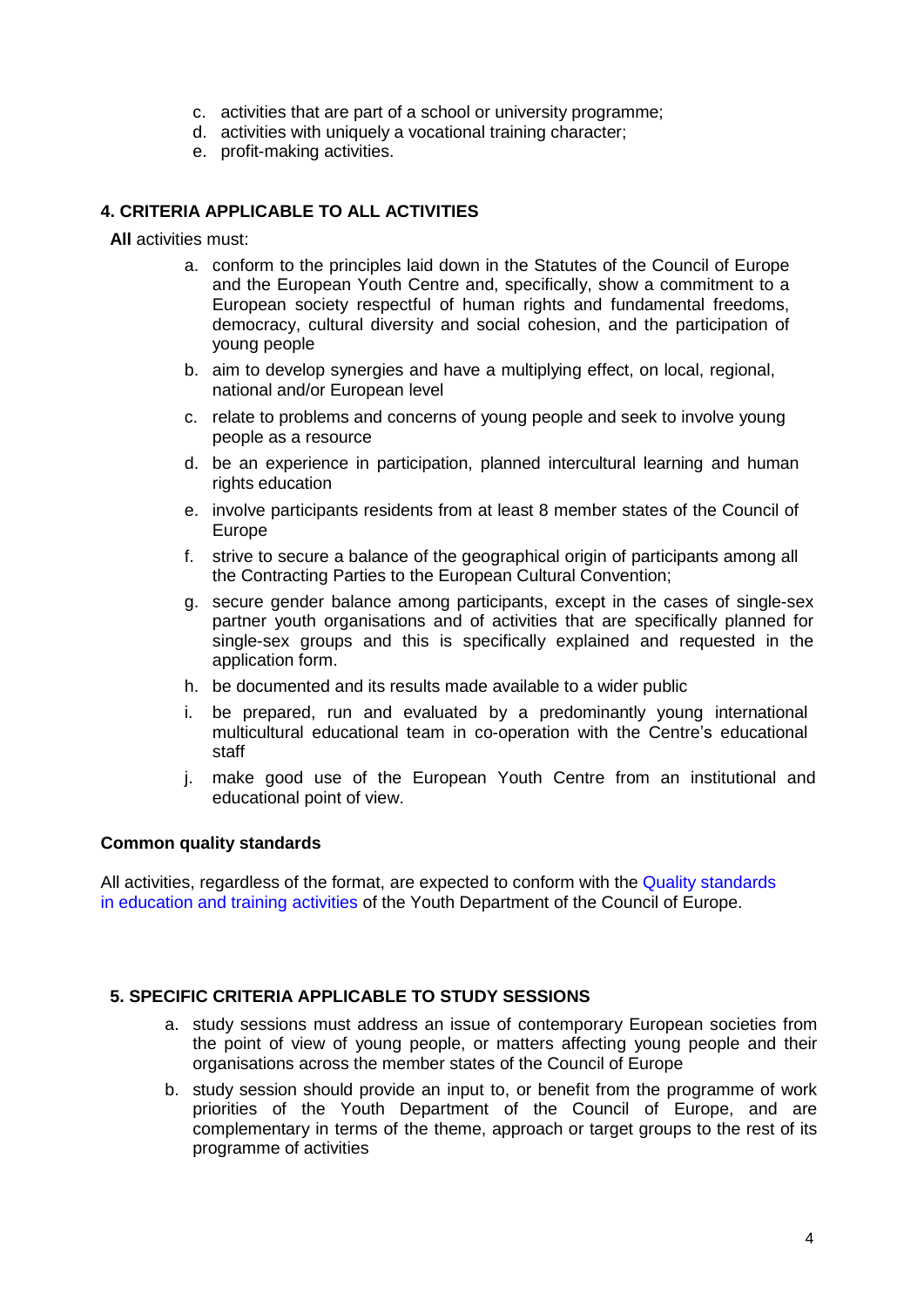- c. the theme and purpose of the study session is proposed and developed by the applying organisation/s and should contribute to development of the work priorities of the Council of Europe's youth sector
- d. study sessions must have aims and objectives that can be pursued or attained in one activity or session. Applications for study sessions comprising multiple activities over one or several years will not be accepted unless they are part of special projects.
- e. the programme of the study sessions should be organised so as to enable participatory approaches in learning based on non-formal education principles and methodologies
- f. study sessions must have a minimum duration of 4 working days and a maximum of 8 working days – exceptions to the maximum duration may be granted if justified in the application
- g. study sessions must bring together a minimum of 20 and a maximum of 40 participants, including the preparatory team (with the exception of double study sessions)
- h. participants coming from one country must not exceed 20% of the total number of participants. Up to 15% of all participants may come from non-member countries.
- i. the majority of participants must be under 30 years of age with a maximum of 25% over the age of 30
- j. the participants must be able to act as multipliers and contribute to the follow-up of the activity within their own context and organisation. The recruitment of the participants is the sole responsibility of the partner organisation/s
- k. the programme of the study session and the methodology must be prepared and implemented by a predominantly young multicultural team of facilitators or trainers provided by the partner organisation and by an educational advisor provided by the Council of Europe
- l. the preparatory team including the educational advisor of the Council of Europemust meet at least once at the latest eight weeks before the beginning of the study session
- m. study sessions may normally be held in two working languages with simultaneous interpretation. Exceptions to this rule are possible when justified in the application and accepted by the Programming Committee
- n. the partner organisations must produce a written report of the activity and make it available within 2 months after the end of the session.

## **Priorities**

In the selection of applications for study sessions the Programming Committee will give priority for activities that:

- a. promise to be innovative in terms of method, approach, target group or intellectual output
- b. are the result of collaboration between two or more applicants
- c. can most benefit from the Centre's institutional and educational support
- d. reach target groups / young people who could not so far benefit from or have been less involved in the activities of the Youth Department of the Council of Europe.

Priority cannot be given to applications submitted by organisations that have not provided a written activity report of their last study session within the deadlines or have not provided a satisfactory activity and financial report on grants received from the European Youth Foundation or reimbursed to the EYF any outstanding sums due.